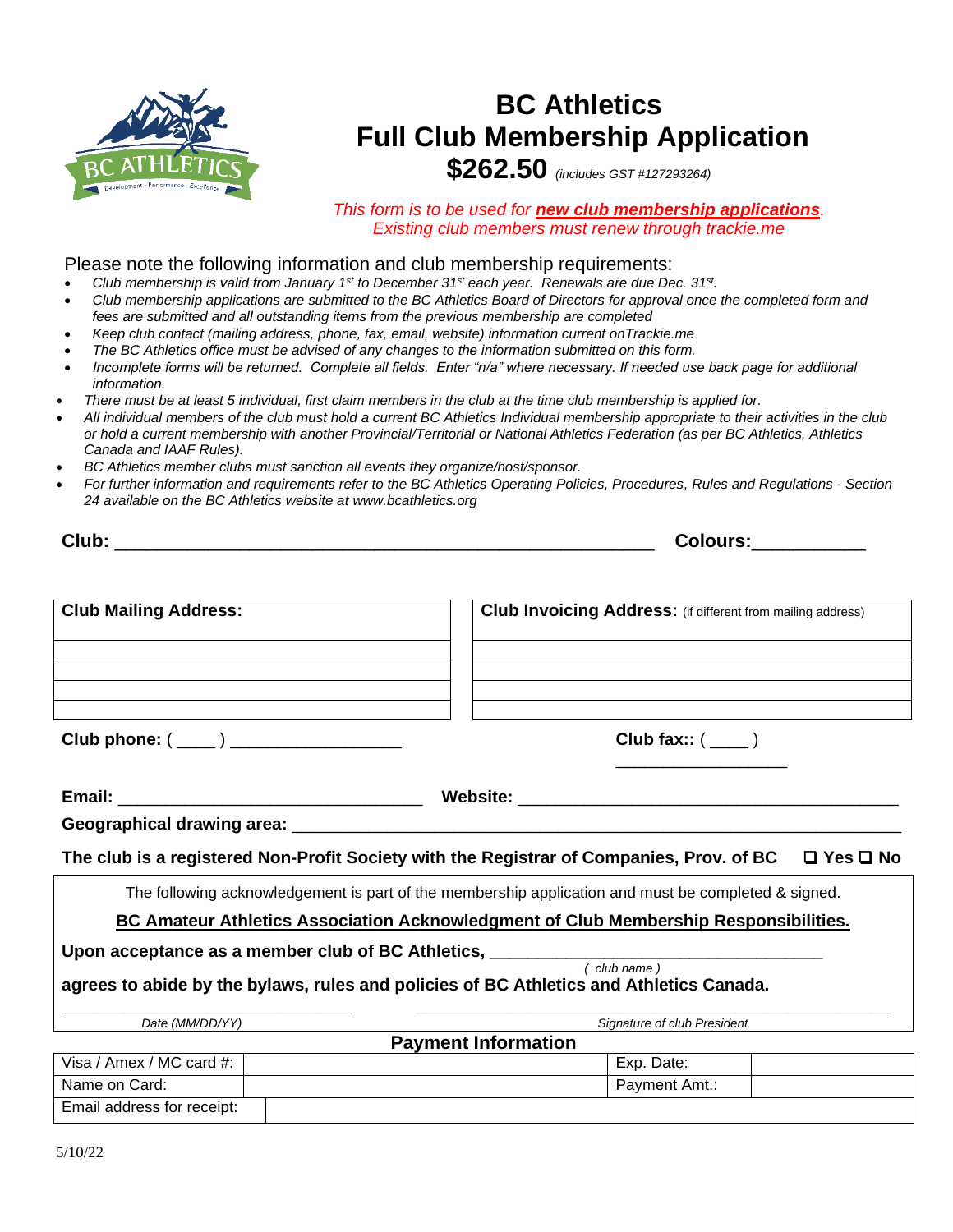| Name:                                  | Name:                                                               | Name:            |
|----------------------------------------|---------------------------------------------------------------------|------------------|
| Location:                              | Location:                                                           | Location:        |
| Seasons:                               | Seasons:                                                            | Seasons:         |
| Times:                                 | Times:                                                              | Times:           |
| If YES please give details: __________ | Is your training facility shared with other athletics/sport groups? | Yes<br>$\Box$ No |

## **THE CLUB WILL PROVIDE PROGRAMS IN THE AREAS IDENTIFIED BELOW**

| <b>Q TRACK</b>             |                    |                                    | <b>ROAD</b><br>$\Box$ | <b>CR0SS</b>                      |
|----------------------------|--------------------|------------------------------------|-----------------------|-----------------------------------|
| $\Box$ Sprints             | $\Box$ Long Jump   | $\Box$ Shot Put $\Box$ Pentathlon  | <b>RUNNING</b>        | <b>COUNTRY</b><br><b>RUNNING</b>  |
| $\Box$ Hurdles             | $\Box$ Triple Jump | $\Box$ Heptathlon<br>$\Box$ Discus |                       |                                   |
|                            |                    |                                    |                       | <b>Q PARALYMPIC PARTICIPATION</b> |
| $\Box$ 800M - 5000M        | $\Box$ High Jump   | $\Box$<br>$\Box$ Hammer            | Decathlon<br>□        | $\Box$ Blind<br>Wheelchair        |
|                            |                    |                                    | $\Box$ Amputee        |                                   |
| $\square$ 10000 - Marathon | $\Box$ Pole Vault  | $\Box$ Weight                      |                       | □ Cerebral Palsy                  |
| <b>□Steeple Chase</b>      | $\Box$ Walks       | $\Box$ Javelin                     |                       | $\Box$ Intellectually Disabled    |

## **EVENTS YOUR CLUB WILL HOST**

| <b>Date</b> | <b>Event</b> | RR, T&F or XC |
|-------------|--------------|---------------|
|             |              |               |
|             |              |               |
|             |              |               |
|             |              |               |
|             |              |               |
|             |              |               |
|             |              |               |

## **BOARD OF DIRECTORS AND CLUB EXECUTIVE**

**Complete all information requested for each individual. All individuals listed must hold a current BC Athletics Individual membership appropriate to their participation in the club.**

#### **PRESIDENT**

| Name:    |           |                    | BCA#         |
|----------|-----------|--------------------|--------------|
| Address: |           | City:              | Postal Code: |
| Dh<br>.  | -<br>Fax: | -<br>. .<br>Email: |              |

#### **VICE PRESIDENT**

| Name:    |           |               | BCA#         |
|----------|-----------|---------------|--------------|
| Address: |           | City:         | Postal Code: |
| Ph:      | -<br>Fax: | . .<br>Email: |              |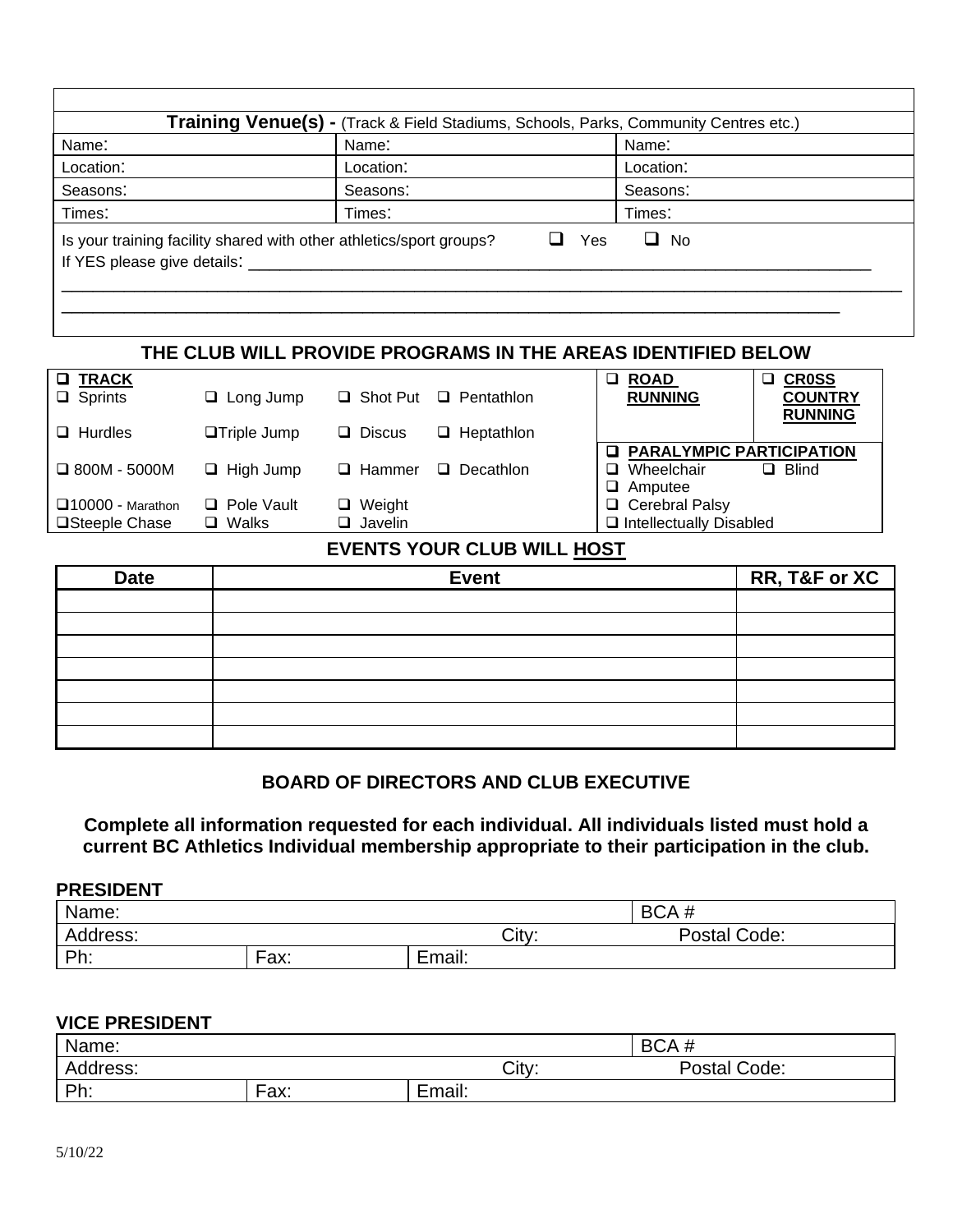#### **SECRETARY**

| Name:    |      |        | -44<br><b>BCA</b> |
|----------|------|--------|-------------------|
| Address: |      | City:  | Postal Code:      |
| Ph.      | Fax: | Email: |                   |

#### **TREASURER**

| Name:          |      |        | BCA#         |
|----------------|------|--------|--------------|
| Address:       |      | City:  | Postal Code: |
| <b>Dh</b><br>. | Fax: | Email: |              |

#### **REGISTRAR**

| Name:    |      |        | BCA#         |
|----------|------|--------|--------------|
| Address: |      | City:  | Postal Code: |
| Ph:      | Fax: | Email: |              |

# **HEAD COACH**

| Name:    |      |             | BCA#         |
|----------|------|-------------|--------------|
| Address: |      | City:       | Postal Code: |
| Ph.      | Fax: | -<br>Email: |              |

## **EVENT REGISTRATION COORDINATOR** *(handles club athlete entries into races/meets)*

| Name:          |      |        | -44<br>BCA#  |
|----------------|------|--------|--------------|
| Address:       |      | City:  | Postal Code: |
| <b>Dh</b><br>. | Fax: | Email: |              |

# **BOARD OF DIRECTORS**

| <b>NAME</b> | BCA# | <b>PHONE</b> | <b>FAX</b> |
|-------------|------|--------------|------------|
|             |      |              |            |
|             |      |              |            |
|             |      |              |            |
|             |      |              |            |
|             |      |              |            |
|             |      |              |            |
|             |      |              |            |
|             |      |              |            |
|             |      |              |            |
|             |      |              |            |
|             |      |              |            |
|             |      |              |            |